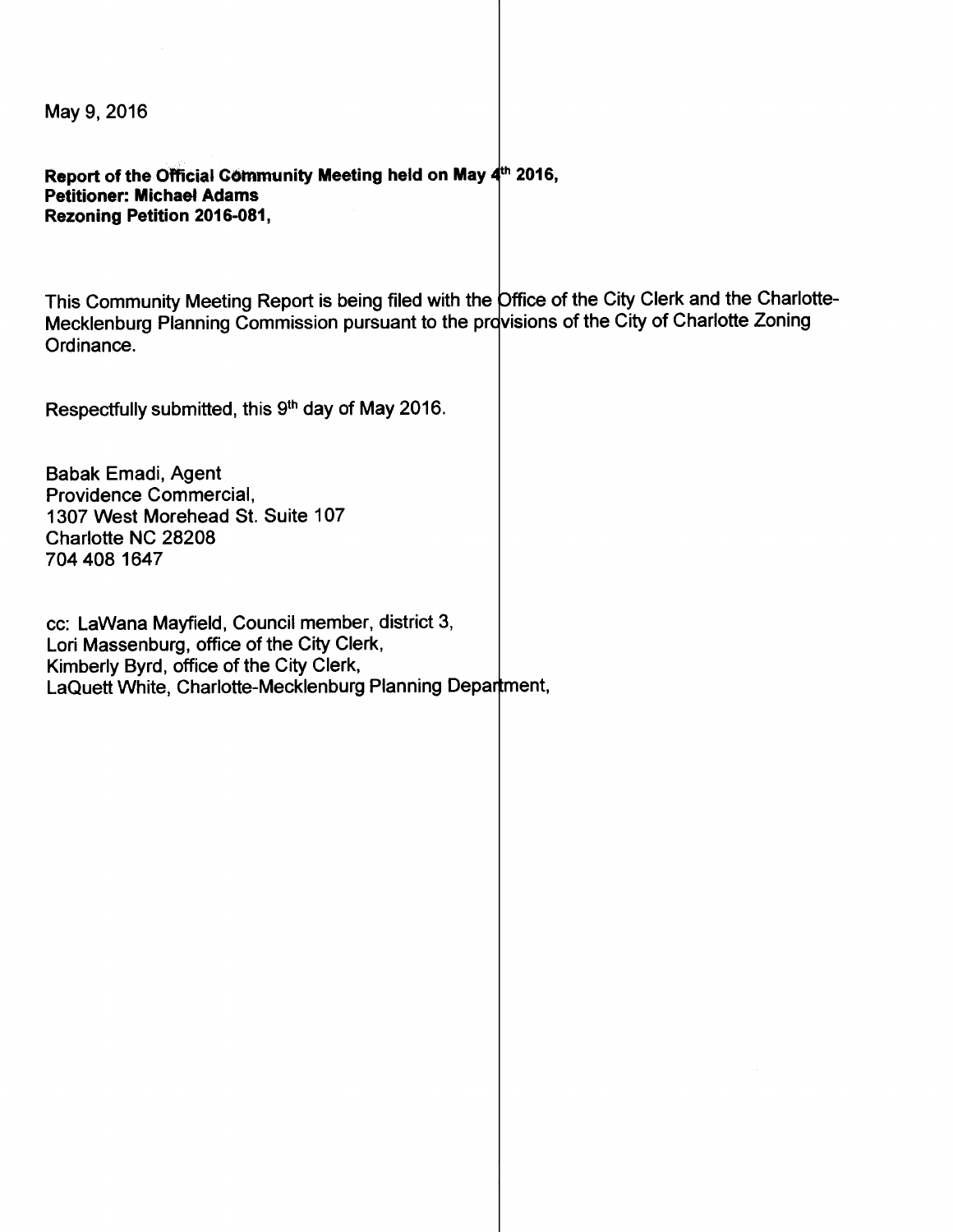#### Report of the Official Community Meeting held on May 4th 2016, Petitioner: Michael Adams Rezoning Petition 2016-081, Page 1 of 5

This Community Meeting Report is being filed with the Office of the City Clerk and the Charlotte-Mecklenburg Planning Commission pursuant to the provisions of the City of Charlotte Zoning Ordinance.

### PERSONS AND ORGANIZATIONS CONTACTED WITH DATE AND **EXPLANATION OF HOW CONTACTED:**

A representative of the Petitioner mailed a written notice of the date, time and location of the Community Meeting to the individuals and organizations (This list was provided by the City) set out on Exhibit A attached hereto by depositing such notice in the U.S. mail on April 25, 2016. A copy of the written notice is attached hereto as Exhibit B.

Date and time of the meeting: Wednesday May 4, 2016, at 6:30 pm

Place of meeting: Wingate by Wyndham Hotel, 6050 Tyvola Glen Circle, Charlotte NC 28217

Petitioner: Michael Adams

Petition No.: 2016-081

Subject: Rezoning Petition filed with the Charlotte-Mecklenburg Planning Commission with by Michael Adams to rezone approximately 1.79 acres located at the intersection of Tyvola Road and Nations Ford Road from CC to MUDD-O Zoning district, to allow a Mixed-Use development of retail, restaurant, office and self-storage on the property.

### PERSONS IN ATTENDANCE AT MEETING (see attached copy of sign-in sheet):

The Community Meeting was attended by those individuals identified on the sign-in sheet attached hereto as Exhibit C. The Petitioner was represented at the Community Meeting by Michael Adams/Owner/ Hawthorne's NY Pizza Restaurants, Babak Emadi/Agent, Jim Guyton/Landscape architect/Design Resource Group, David Stewart/Developer/The Stewart Group.

### SUMMARY Of PRESENTATION/DISCUSSION:

At the Community Meeting 11 people attended. Induding Michael Adams/owner/Hawthorne's NY Pizza Restaurants, Babak Emadi/agent, Jim Guyton/Landscape architect/Design Resource Group, David Stewart/developer/The Stewart Group.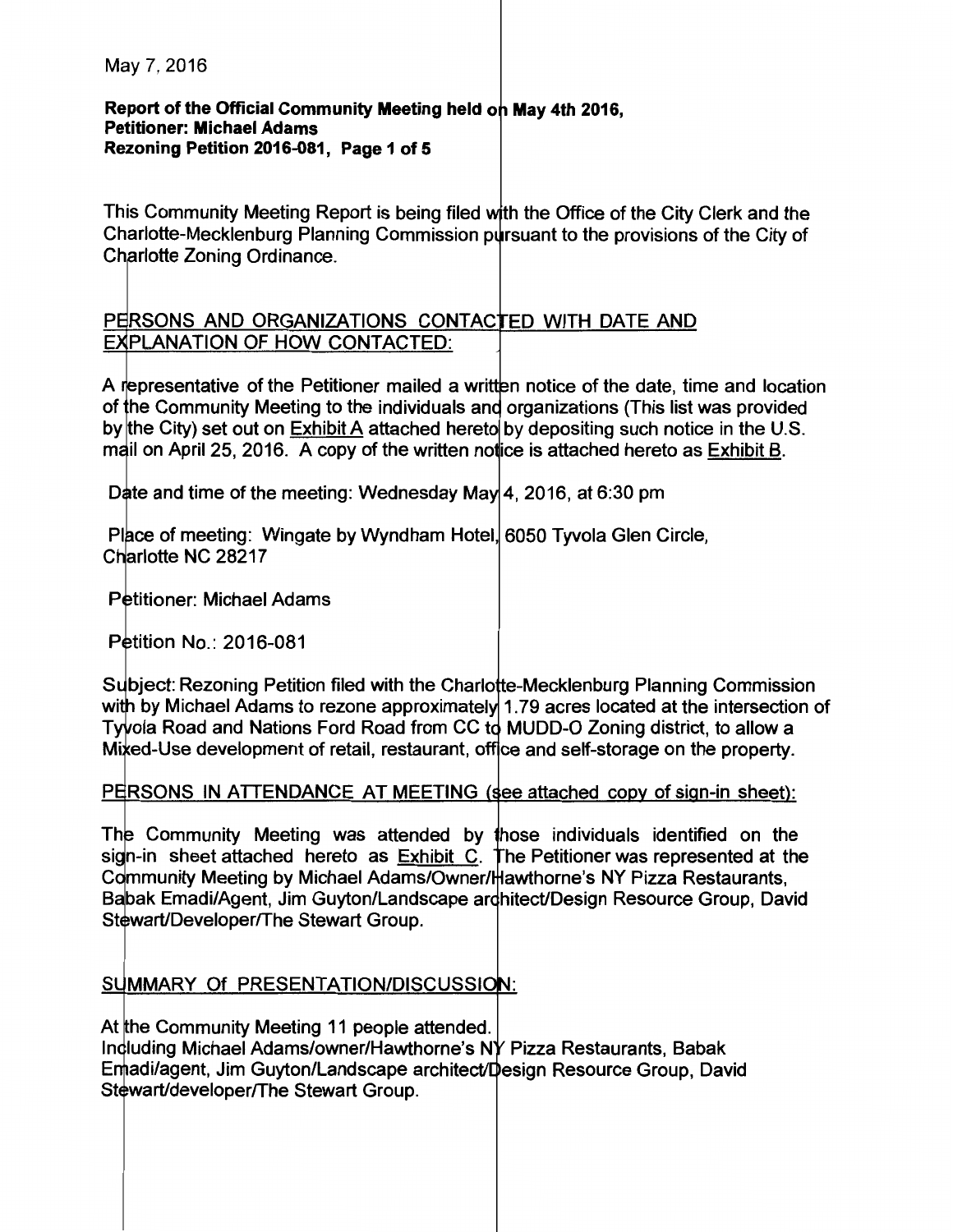**Report of the Official Community Meeting held on May 4th 2016, Petitioner: Michael Adams Rezoning Petition 2016-081, Page 2 of 5** 

The 8 attendees had the opportunity to review large maps, site plans building renderings, on display for about 5 to 10 minutes prior to the presentation.

A short presentation was made to explain the proposal, with ample chances for the attendees to ask questions.

Babak Emadi, welcomed the attendees and introduced the Petitioner's team and indicated that the Petitioner proposes to rezone approximately 1.79 acres located at the intersection of Tyvola Road and Nations Ford Road from CC to MUDD-O Zoning district, to allow a Mixed-Use development of retail, restaurant, office and self-storage on the property.

Babak Emadi explained the rezoning process in general and stated that the purpose of the meeting was to discuss the rezoning request and the conditional site plan and respond to questions and concerns from nearby residents and property owners.

Michael Adams provided background information about the development team's restaurant, retail and self-storage experience and the typical operation of its locally owned businesses. Michael Adams and Babak Emadi then presented the site plan and pointed out the location and the operations of a typical Hawthorne's Pizza Restaurant. A potential coffee shop was also discussed, in addition to other retail uses. David Stewart explained the low traffic impact of a self-storage facility vs an apartment project, or other commercial uses such as a gas station.

Improved site pedestrian and vehicular circulation, loading and unloading, parking, active retail at the ground level and outdoor seating spaces were shown and described. Babak Emadi gave an over view of the design concept through large format illustrative renderings and described the design. David Stewart and Michael Adams explained the operations of the restaurant, retail, office and self-storage components of the facility.

Please see detailed minutes of the conversation about the rezoning, including questions and responses.

- Q Question / Comment- Attendees
- A Answer- Petitioner's team
- Q Why a restaurant, retail and self-storage?

 $A$  – This site would make a good location for a new Hawthorne's restaurant. Selfstorage, would help support and finance the new restaurant/mixed-use center. Selfstorage is in demand, with the least impact on traffic and lowest parking requirement, which leaves room to provide on-site parking for other restaurant and retail uses.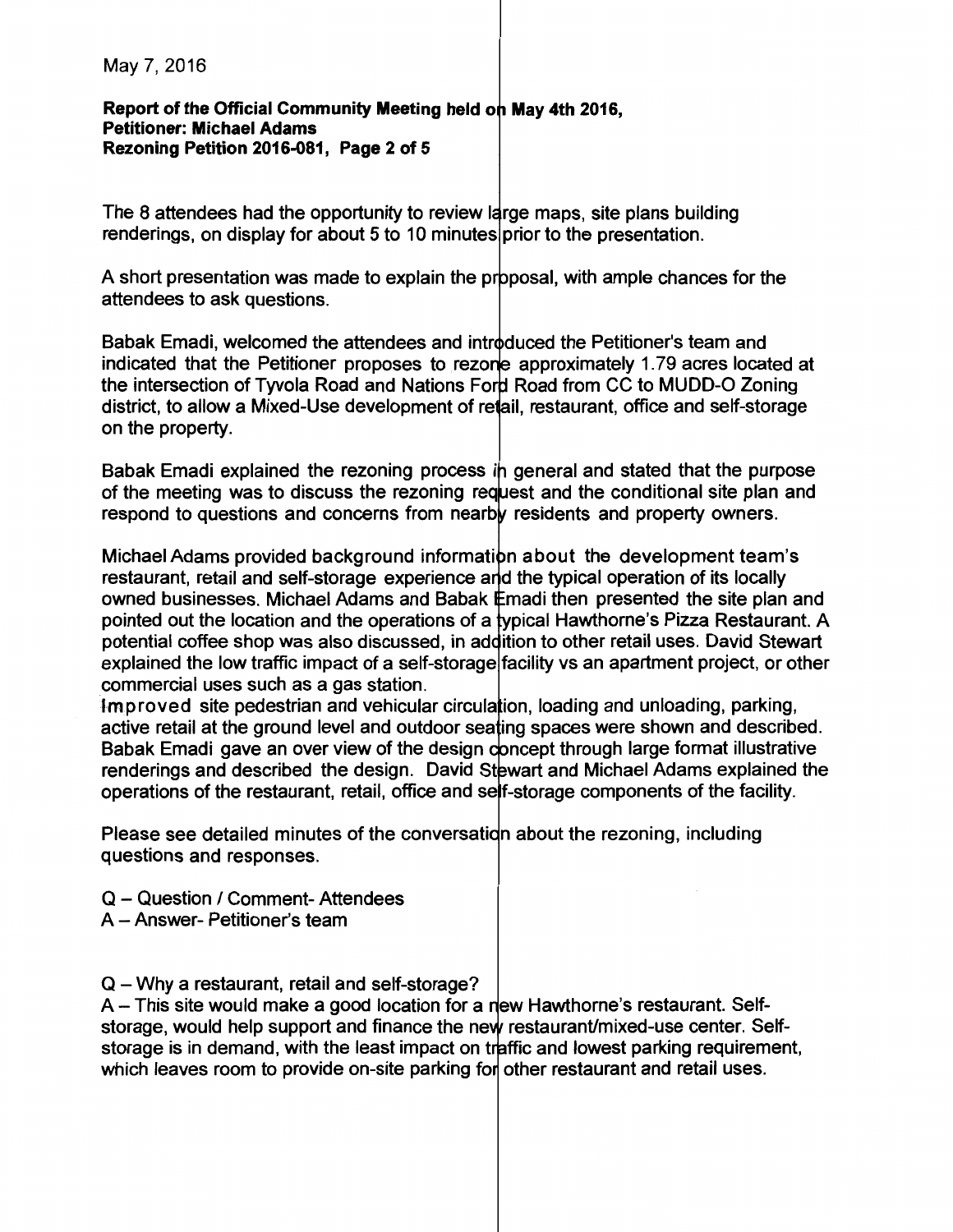Report of the Official Community Meeting held on May 4th 2016, Petitioner: Michael Adams Rezoning Petition 2016-081, Page 3 of 5

- $Q$  What kind of storage facility will this be?
- $A -$  State of the art, safe, secured and monitored, quality storage facility.
- Q -Where is the loading? A --On the private drive, Tyvola Glen Drive.
- $Q$  How many parking spaces?
- $A -$ About, 56 spaces.

 $Q$  – How much of a bar is your restaurants? hours of operation?

 $A$  – Hawthorne's restaurants are kid friendly and family oriented, the bar is not the focus, open from 11 to 11pm.

 $Q$  – Who will operate the coffee shop?  $A$  – Probably us, we will be the operator, (James Yoder? was suggested by an attendee).

 $Q$  – What other retail uses?

A-Open to suggestion for uses that complements the center, ( Postnet, UPS stores were suggested).

 $Q$  – How big are the storage spaces? Wood or doncrete floors?

- $A -$  Based on a 10x10 module, anywhere from  $\frac{4}{5}x5$  to 20x20, with concrete floors.
- $Q$  Can someone live in the storage space?
- $A No$ , the facility is fully monitored with a staff checking every floor/units, daily.

Q -What size are your retail spaces?

 $A$  – In addition to the restaurant, we will have two retail spaces at about 1500 sf, which may be one, but more than likely 2 retail spaces

Q -What kind of retail?

 $A$ -To be determined, Coffee shop? we can be patient, and try to lease to a neighborhood friendly business.

 $Q - It$  looks good, I like the building, 3 stories?

 $A$  – Thank you, no it is 5 floors, with the tall retail floor to ceiling height, upper floors proportioned to make the building look 3 stories

 $Q - We need signage$ , maybe additional signage for all of us here at the center?  $A - Not$  sure what we can do about the overall reed of everyone for signage, we have to abide by the ordinance.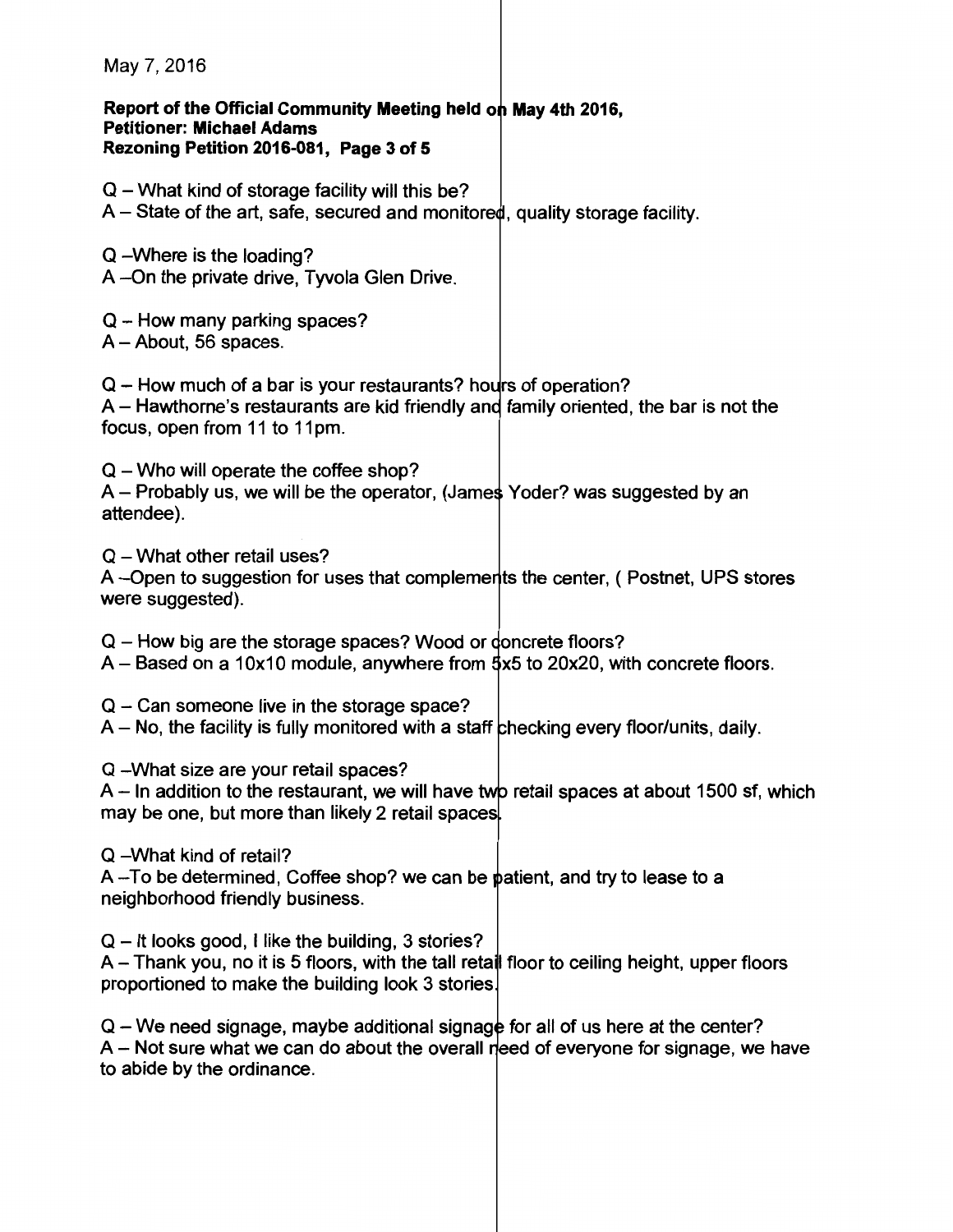#### **Report of the Official Community Meeting held on May 4th 2016, Petitioner: Michael Adams Rezoning Petition 2016-081, Page 4 of 5**

### $Q$  – Will this building block our 4 story hotel?

 $A -$  Our building will be about 58' high, we are a king for 60' maximum height. Four stories Wingate Hotel is about 48 to 50' high. Driving from the Coliseum direction for a short moment maybe, but from all other directions Wingate Hotel should be well visible. Our proposed 5 story building fits well with the large scale of all the hotels on site and other office and multifamily buildings nearby.

Q - Late night self-storage loading and roll-up doors? Security?

A - No roll-up doors, and typically no one uses these facilities for large semi/trailer loading and unloading. 60% of our customers are women, we can look into the hours of operations, and possibly not have after 10 pm access.

 $Q$  – We have a chronic problem with car breakings.

 $A -$  Our retail uses should improve that, with m re eyes at the ground level, watching. Also self-storage provides additional well monit dred security, and typically 8 am to 8 pm staffed office.

Q - When do you start construction? I think our association is formed when you are in place. We need to get our HOA to assess for sidewalks from our hotels to your site. Our guests will be walking to you, in the morning and at night.

 $A$  – Hopefully, January 2017. Let's see what we can do about internal sidewalks.

 $Q$  – How expensive is your menu?

 $A - $13.50$  Pizza, \$10 to \$13 entrees, please see our website and visit our restaurants for yourself.

Comments by attendees,

- 1. Safety, security and the hours of operation are most important.
- 2. CDOT recommended changes to the Island at Tyvola and Nations Ford are not safe at all for pedestrians.
- 3. Provide a buffer/fence to stop foot traffic from Tyvola to cut through the site.
- 4. We like it.
- 5. I will come with my daughter. ..
- 6. Well done,
- 7. This is great. ...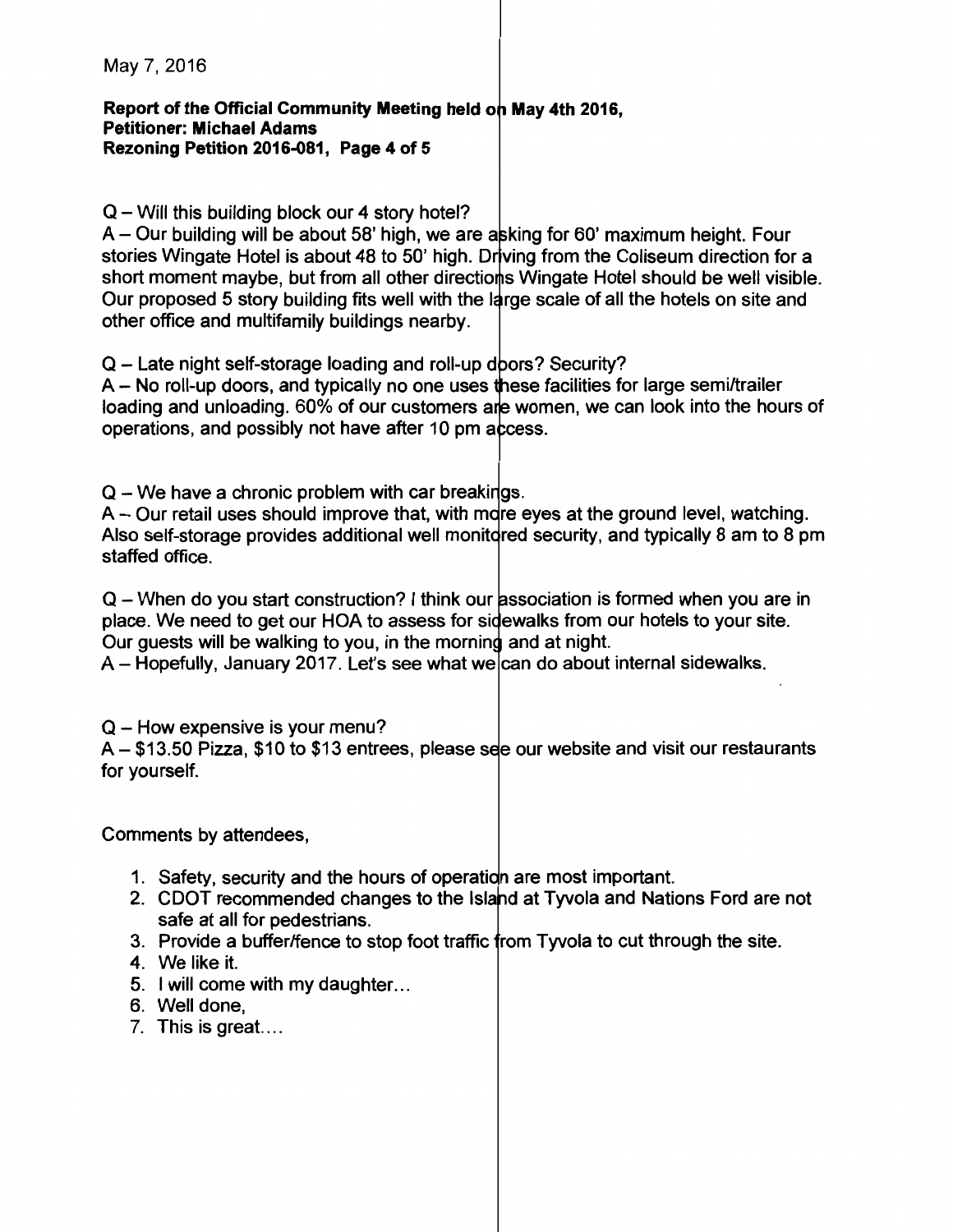Report of the Official Community Meeting held on May 4th 2016, Petitioner: Michael Adams Rezoning Petition 2016-081, Page 5 of 5

Meeting was concluded around 7:45 pm

Respectfully submitted, this  $9<sup>th</sup>$  day of May, 2016.

Babak Emadi, 1307 West Morehead Street. #107 Charlotte NC, 28208

cc: LaWana Mayfield, Council member, district  $3$ , Lori Massenburg, office of the City Clerk, Kimberly Byrd, office of the City Clerk, LaQuett White, Charlotte-Mecklenburg Planning Department,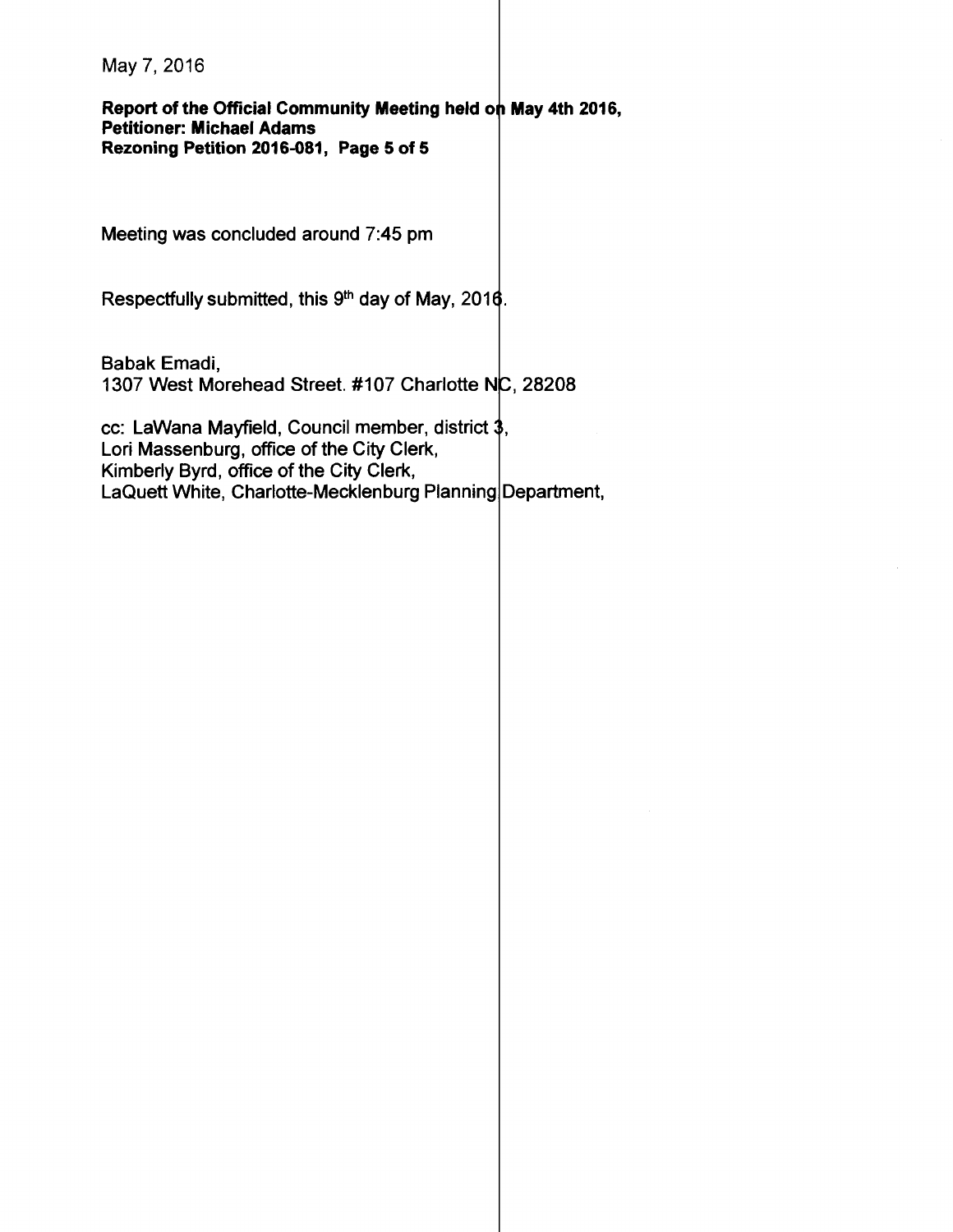Rezoning 2016-081 Tyvola Crossing City Council Jennifer W. Roberts Mayor 600 E. 4th Street Charlotte, NC 28202-2244

Mayor Pro Tem Vi Lyles Council Member At-Large 600 E. 4th Street Charlotte, NC 28202-2244

Claire Green Fallon Council Member At-Large PO Box 481325 Charlotte, NC, 28269

Julie Eiselt Council Member At-Large 600 E. 4th Street Charlotte, NC 28202-2244

James Mitchell Council Member At-Large 600 E. 4th Street Charlotte, NC 28202-2244

Patsy B. Kinsey Council Member, District 1 2334 Greenway Avenue Charlotte, NC 28204



**Al Austin** Council Member, District 2 600 E. 4th Street harlotte, NC 28202-2244

aWana Mayfield Council Member, District 3 00 E. 4th Street harlotte, NC 28202-2244

**Gregory A. Phipps** Council Member, District 4  $600$  E. 4th Street harlotte, NC 28202-2244

ohn N. Autry Council Member, District 5 00 E. 4th Street harlotte, NC 28202-2244

**Kenny Smith** ouncil Member, District 6 00 E. 4th Street harlotte, NC 28202-2244

dmund H. Driggs Council Member, District 7 00 E. 4th Street harlotte, NC 28202-2244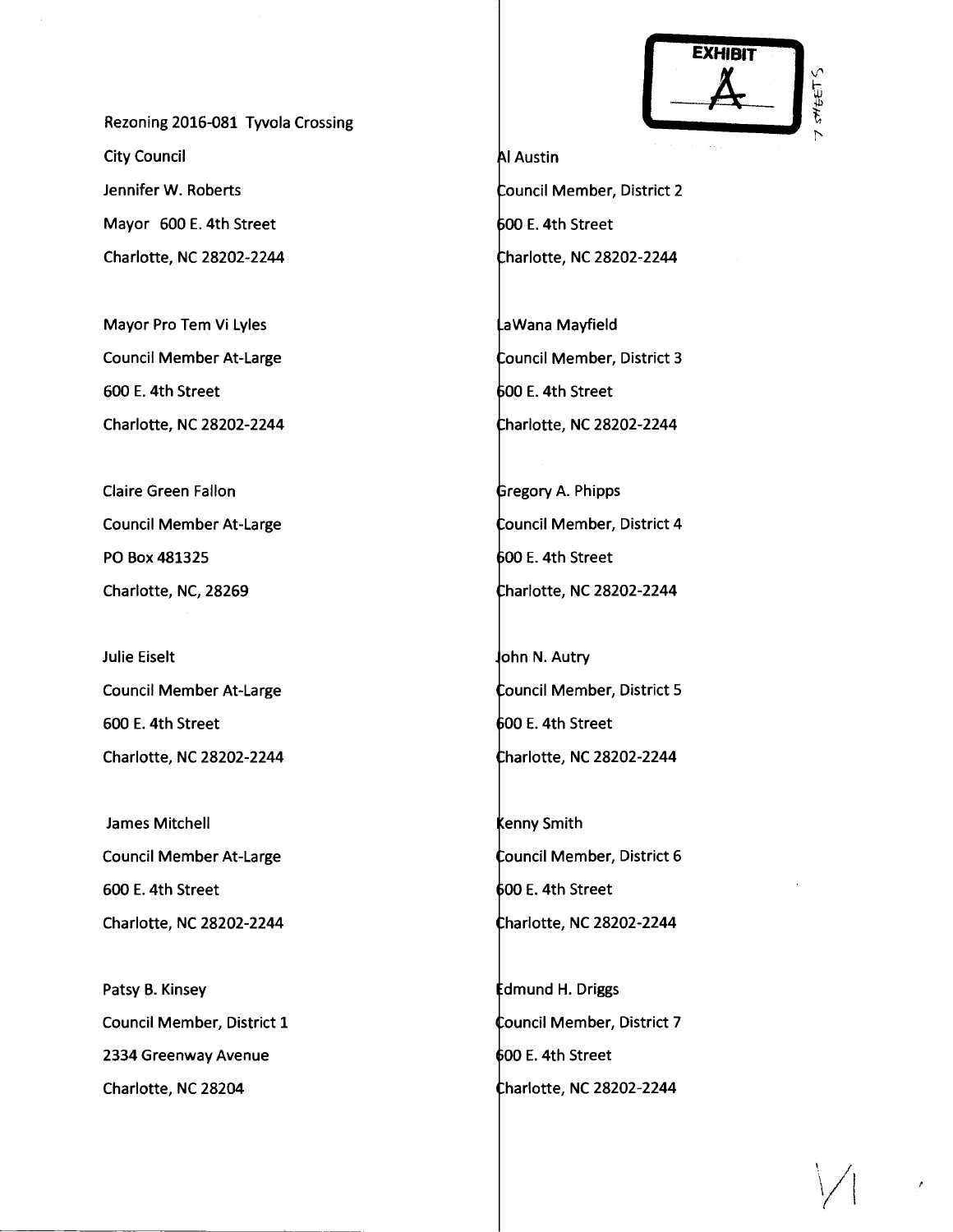Rezoning 2016-081 Lori Messenburg Office of the City Clerk 600 E Fourth St, Room 700A Charlotte, NC 28202-2857

Rezoning 2016-081 Kimberly Byrd Records Management Clerk Office of the City Clerk 600 E Fourth St, Room 700A Charlotte, NC 28202-2857

Rezoning 2016-081 Michael Adams, Owner/Hawthorne's NY Pizza Restaurants, P 0 Box 958 Davidson NC 28036

Rezoning 2016-081 Babak Emadi, Providence Commercial Real Estate Advisors, LLC 1307 West Morehead Street | Suite 107 Charlotte, North Carolina 28208

Rezoning 2016-081 David Stewart, The Stewart Group Investment Real Estate P 0 Box 1017 Davidson, NC 28036

Rezoning 2016-081 Greg Fallon, The Stewart Group Investment Real Estate P 0 Box 1017 Davidson, NC 28036

Rezoning 2016-081 Thomas Haapapuro, Design Resource Group, 2459 Wilkinson Blvd. Charlotte, NC 28208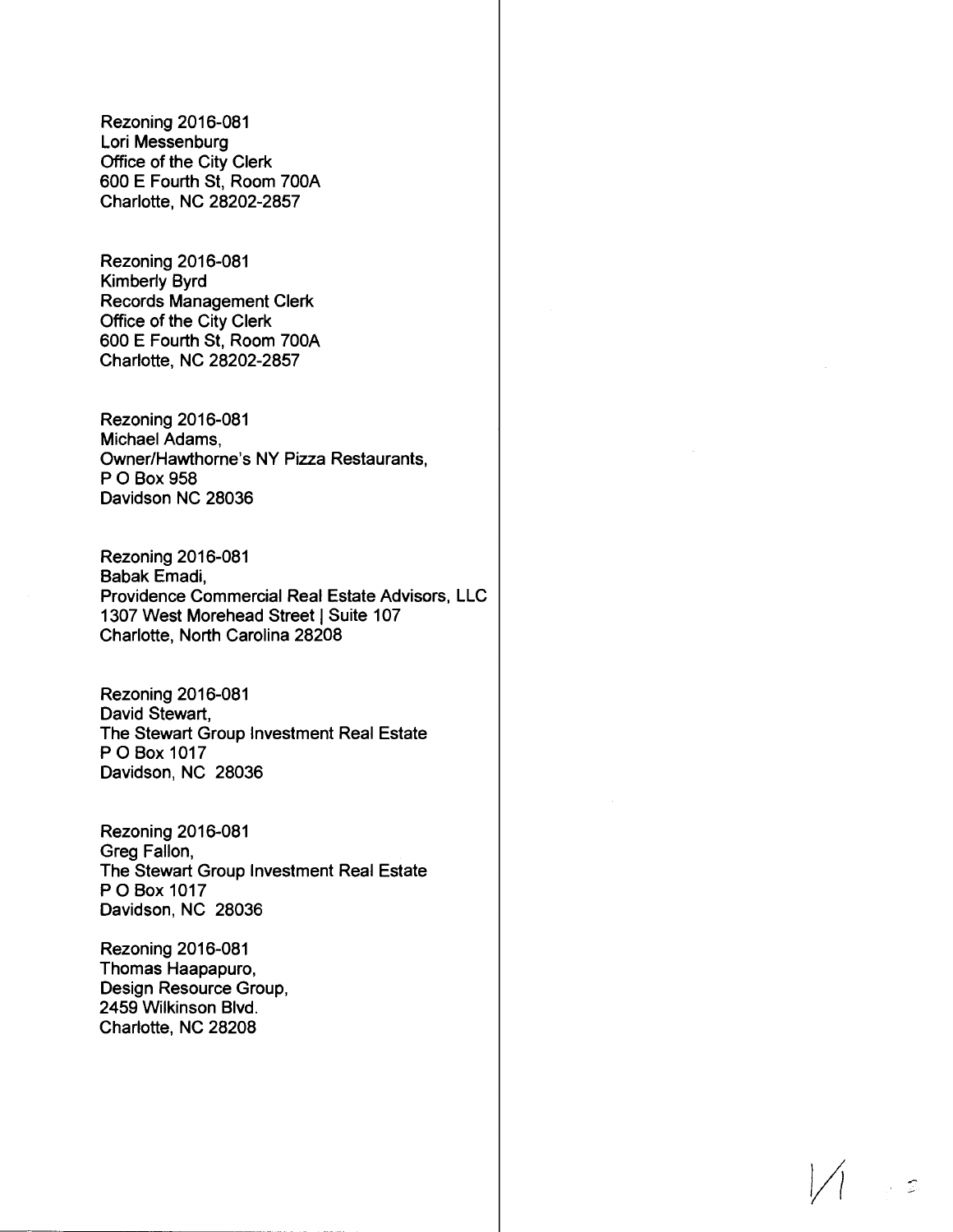|                                      |           |       | TYVOLA CROSSING 2016-081 Neighborhood Leaders List |                   |                           |         |
|--------------------------------------|-----------|-------|----------------------------------------------------|-------------------|---------------------------|---------|
| FirstName                            | LastName  |       | OrgLabel                                           | <b>MailAddres</b> | <b>MailCity MailState</b> | MailZip |
|                                      |           |       |                                                    |                   |                           |         |
| 2016-081                             |           |       |                                                    |                   |                           |         |
| <b>Alberta Reed</b>                  |           |       |                                                    |                   |                           |         |
| <b>Montclaire South HOA</b>          |           |       |                                                    |                   |                           |         |
| 1146 Rocky Ridge Drive               |           |       |                                                    |                   |                           |         |
| Charlotte                            | NC        | 28217 |                                                    |                   |                           |         |
| 2016-081                             |           |       |                                                    |                   |                           |         |
| <b>Lois Nwosu</b>                    |           |       |                                                    |                   |                           |         |
| Spring Field Comm. Assoc.            |           |       |                                                    |                   |                           |         |
| 517 Echodale Drive                   |           |       |                                                    |                   |                           |         |
| Charlotte                            | NC        | 28217 |                                                    |                   |                           |         |
| 2016-081                             |           |       |                                                    |                   |                           |         |
| <b>Martha Parks</b>                  |           |       |                                                    |                   |                           |         |
| Tyvola Ridge at Yorkmont Park Assoc. |           |       |                                                    |                   |                           |         |
| 5701 Southampton Road                |           |       |                                                    |                   |                           |         |
| Charlotte                            | <b>NC</b> | 28217 |                                                    |                   |                           |         |
| 2016-081                             |           |       |                                                    |                   |                           |         |
| <b>Phillip Davis</b>                 |           |       |                                                    |                   |                           |         |
| Southwest Comm. Dev. Corp.           |           |       |                                                    |                   |                           |         |
| Post Office Box 77285                |           |       |                                                    |                   |                           |         |
| Charlotte                            | <b>NC</b> | 28271 |                                                    |                   |                           |         |
| 2016-081                             |           |       |                                                    |                   |                           |         |
| Donna Canup                          |           |       |                                                    |                   |                           |         |
| <b>Yorkmont Park</b>                 |           |       |                                                    |                   |                           |         |
| 616 Knight Court                     |           |       |                                                    |                   |                           |         |
| Charlotte                            | <b>NC</b> | 28217 |                                                    |                   |                           |         |
| 2016-081                             |           |       |                                                    |                   |                           |         |
| Al Peace                             |           |       |                                                    |                   |                           |         |
| Montclaire South HOA                 |           |       |                                                    |                   |                           |         |
| 1021 Carysbrook Lane                 |           |       |                                                    |                   |                           |         |
| Charlotte                            | <b>NC</b> | 28217 |                                                    |                   |                           |         |
|                                      |           |       |                                                    |                   |                           |         |
|                                      |           |       |                                                    |                   |                           |         |
|                                      |           |       |                                                    |                   |                           |         |
|                                      |           |       |                                                    |                   |                           |         |
|                                      |           |       |                                                    |                   |                           |         |

 $\bigvee$  $\frac{1}{2}$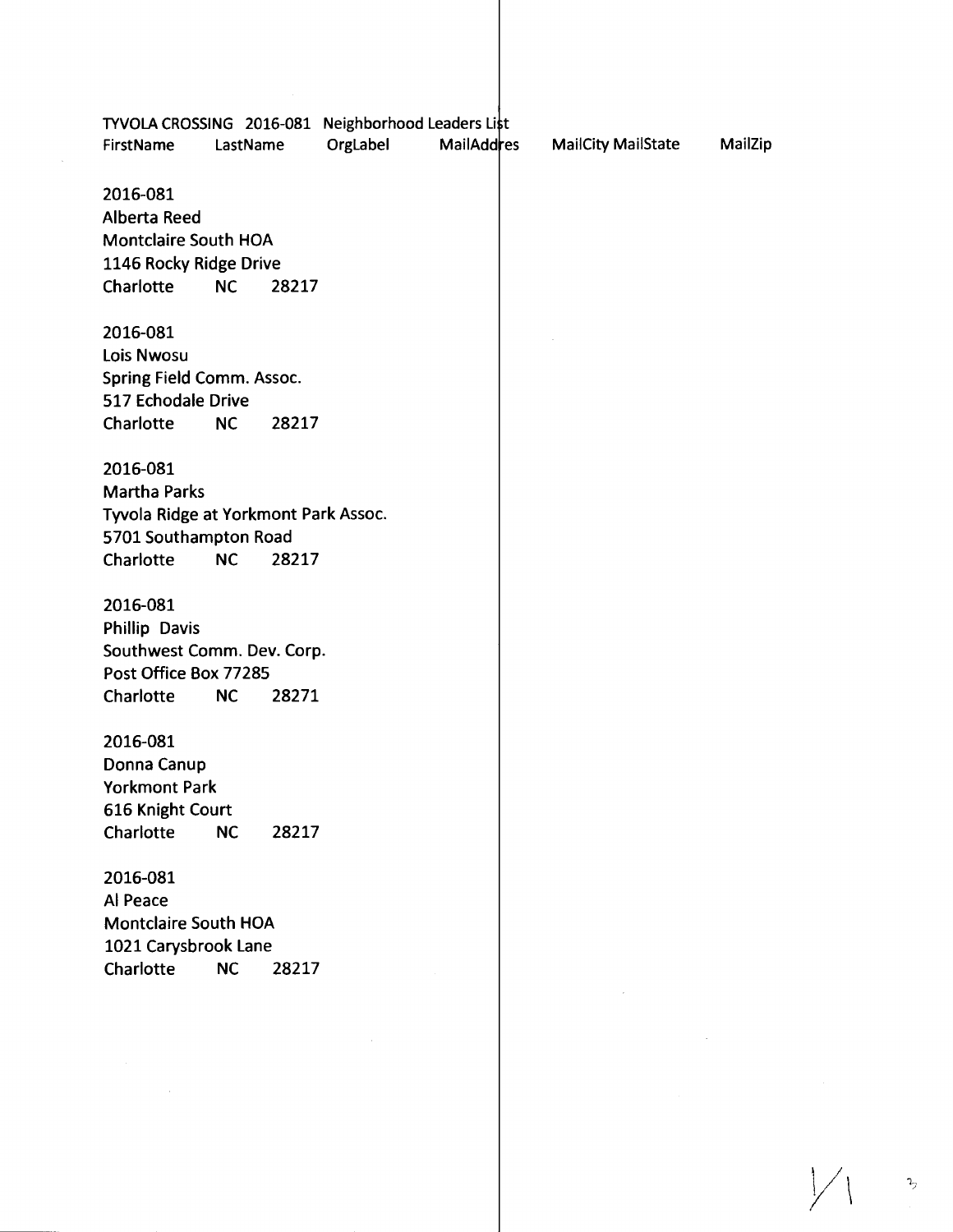TYVOLA CROSSING 2016-081 Adjoining Neighbors List

Tax PID owner lastn owner first cownerfirs cowner last mailaddr1 mailaddr2 city state zipcode

2016-081 KENNETH and DORIS ABBOTI 7135 CANE CT CHARLOTIE NC 28226

2016-081 AHMADNASIR NAJA MUL TARIQA AHMAD 3517 HAYDEN DR CHARLOTIE NC 28269

2016-081 AMANDA'S DEVELOPMENT LP PO BOX 524695 MIAMI FL 33152

2016-081 ANSLEY FALLS APARTMENTS LLC 500 SKOKIE BV STE 600 NORTHBROOK IL 60062

2016-081 BARKLEY ANNIE RUTH GREENE 6323 NATIONS FORD RD CHARLOTIE NC 28217

2016-081 BG-NC PROPERTIES LLC PO BOX 78651 CHARLOTIE NC 28271

2016-081 BLACKMAN MONNIE WILDER 121 ALEXIS FOREST DR STANLEY NC 28164

2016-081 BLANKENSHIP INVESTMENTS LLC 4637 NATIONS CROSSING RD CHARLOTIE NC 28217

016-081 BRE/ESA P PORTFOLO TXNC PROPERTIES LP PROP TAX 0206 **ATTN: FRANCES PARKER** 0 BOX49550, HARLOTIE NC 28277

016-081 ULIO CESAR and ARMINDA CAMACHO 12 WILBROWN CR HARLOTIE NC 28217

016-081 OOKE LARRY B JR KATHRYN L MILLER 44 SHARVIEW CIR NC 28217 CHARLOTTE

2016-081 DE LA PENA EDWARD PO BOX 11693 **CHARLOTTE** NC 28220

016-081 DE LA PENA PO BOX 11693 CHARLOTTE EDWARD NC 28220

016-081 RICES DELFIN D 28 WILBROWN CIR CHARLOTTE NC 28217

016-081 ROGER M SR LINDA G FURR 14 SHARVIEW CIR HARLOTIE NC 28210

016-081 ARCIA YOLANDA ORELLANA 463 CENTRAL AVE HARLOTIE NC 28205

of  $4$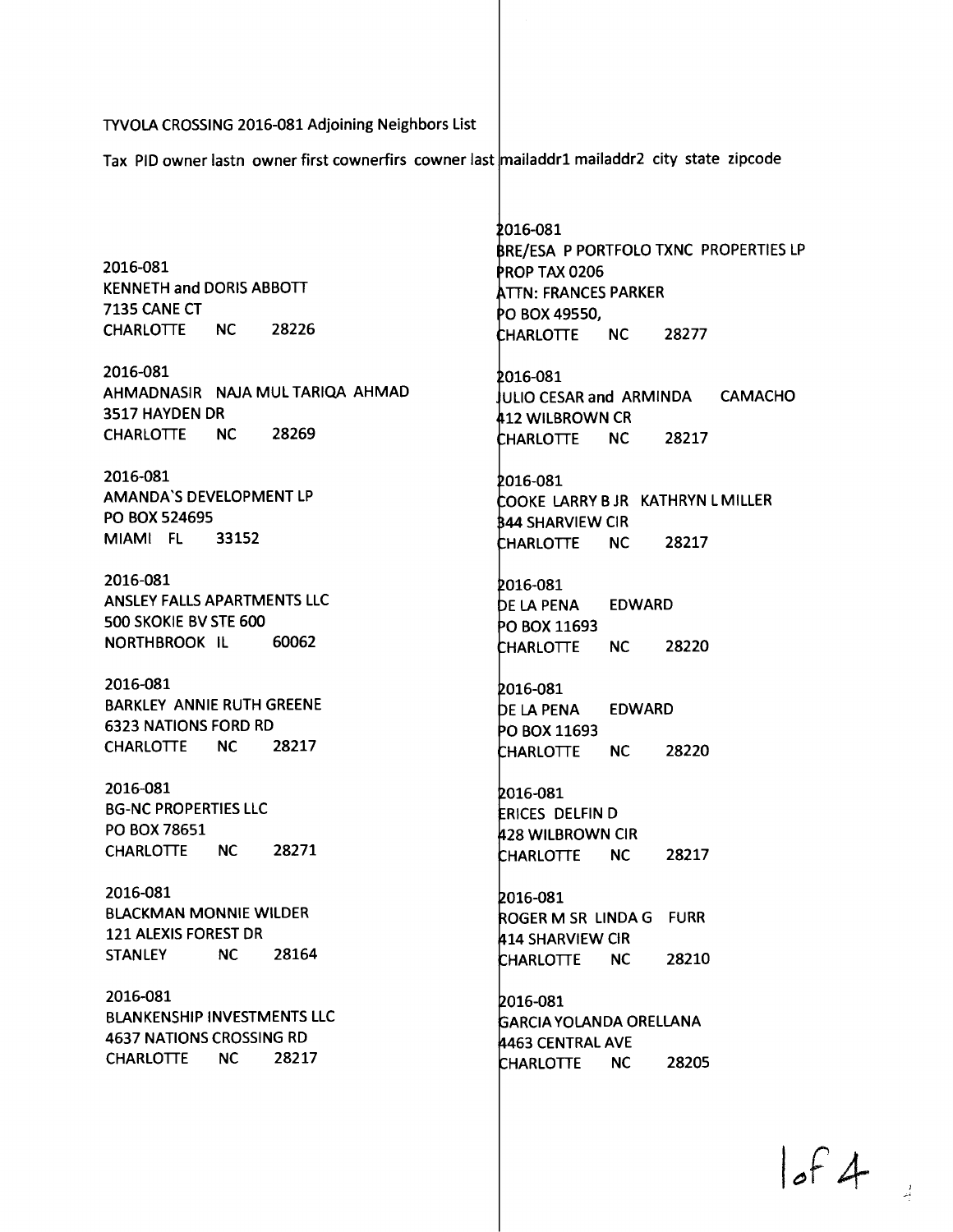2016-081 HARRIS CAROL J 6322 SKYCREST LN CHARLOTIE NC 2016-081 HINSON WILLIAM T 400 SHARVIEW CIR 28217 CHARLOTIE NC 28217 2016-081 RORY MCKINLEY and CYNTHIA P JAMERSON 6245 SKYCREST LN CHARLOTIE NC 28217 2016-081 JOSUE DAVID LUGARO 3220 CLINZO FEEMSTER RD HICKORY GROVE SC 29717 2016-081 JOSUE DAVID LUGARO 295 WESTHAM RIDGE RD CHARLOTIE NC 28217 2016-081 ROY LEE and ANN B MASSEY 6400 SKYCREST LN CHARLOTIE NC 28210 2016-081 MITCHUM EVELYN A 413 SHARVIEW CIR CHARLOTIE NC 2016-081 MOORE WILLIAM J 6522 SKYCREST LN CHARLOTIE NC 2016-081 28217 28217 WALTER Rand BARBARA E MORGAN 2130 ROSWELL AVE CHARLOTIE NC 28207

016-081 OSE and LUZ MUNOZ 21 WILBROWN CIR HARLOTIE NC 28217 016-081 OSE G LUZM MUNOZ 21 WILBROWN CIR HAR LO TIE NC 28217 016-081 OSE G LUZ M MUNO 21 WILBROWN CIR CHARLOTTE NC 28217 016-081 UGENT PAUL WARREN ST **RUMSON** NJ 07760 2016-081 **OSBURN CHARLES E 400 WILBROWN CIR** HARLOTIE NC 28217 016-081 UTEN LYNDA P 0 BOX 31532 HARLOTIE NC 28231 2016-081 UTEN LYNDA P 0 BOX 31532 HARLOTIE NC 28231 2016-081 UTEN LYNDA P RUTH K SCHNEIDER 043 E MOREHEAD ST SUITE 112 HARLOTIE NC 20204 2016-081 ARIA LOYOLA and CELESTINO PEREZ 238 NATIONS FORD RD HARLOTIE NC 28217

 $\eta/\alpha$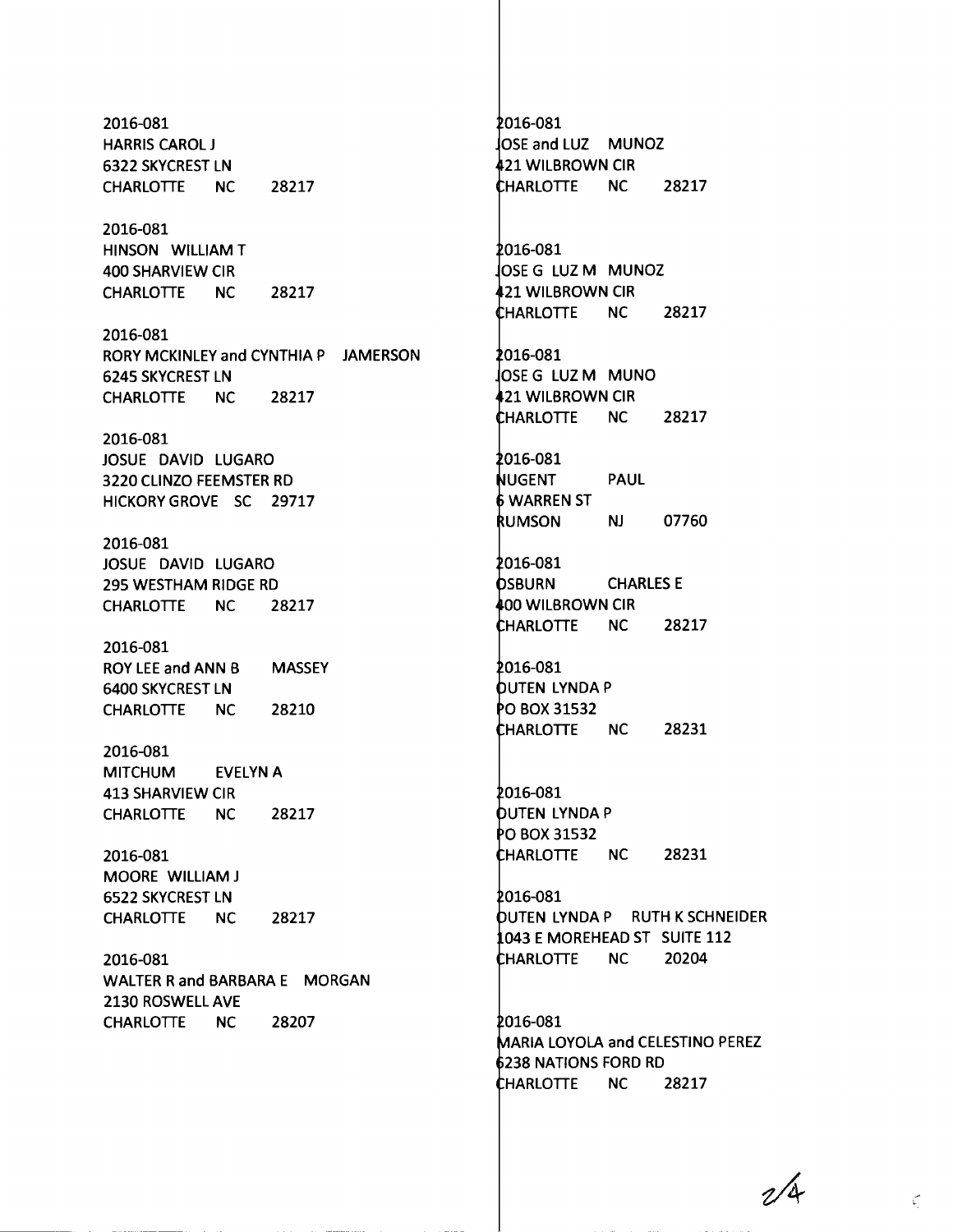2016-081 PETTUS EVERETTE D SR RUTH HARRIS 6316 SKYCREST LN CHARLOTTE NC 28217

2016-081 PORTILLO ADBERLI GUZMAN ANA LORENA SOSA 327 SHARVIEW CR CHARLOTIE NC 28217

2016-081 DANIEL and PEGGY PRIDEAUX 6301 NATIONS FORD RD CHARLOTTE NC 28217

2016-081 RIVERA ANDREA 6311 NATIONS FORD RD CHARLOTIE NC 28217

2016-081 ROBERSON T DRUIED & W HAZEL K 6401 NATIONS FORD RD CHARLOTTE NC 28217

2016-081 KATHLEEN A and MARK ROBERTSON 6515 SKYCREST LN CHARLOTTE NC 28217

2016-081 ROGERS JOHNC 314 SHARVIEW CIR CHARLOTTE NC 28217

2016-081 SBSW LTD LP C/O REGUS CORP ATTN BERNADINE JACKSON 15305 DALLAS PKWY STE 400 ADDISON TX 75001 016-081 RICHARD and JOAN (TST FAMILY TRUST) **SCHILL** 006 FINE ROBIN DR INDIAN TRAIL NC 28079

2016-081 FRH CHARLOTIE RENTAL LP 0 BOX480220 HARLOTIE NC 28269

016-081 **SOSA IVANOBY VENUTRA** 254 SLEEPY HOLLOW RD HARLOTIE NC 28217

016-081 HOMPSON LINDAJEAN 33 SHARVIEW CIR HARLOTIE NC 28210

016-081 TOVAL VICTOR MARTA TOVAL 15 SLEEPY HOLLOW RD HARLOTIE NC 28217

016-081 PM PROPERTIES LIMITED PARTNERSHIP

816 MOORELAND FARMS RD HARLOTIE NC 28226

016-081 RULIANT FEDERAL CREDIT UNION

PO BOX 26000 INSTON-SALEM NC 27114

2016-081 VOLA HOSPITALITY INC

011 VEASLEY ST REENSBORO NC 27407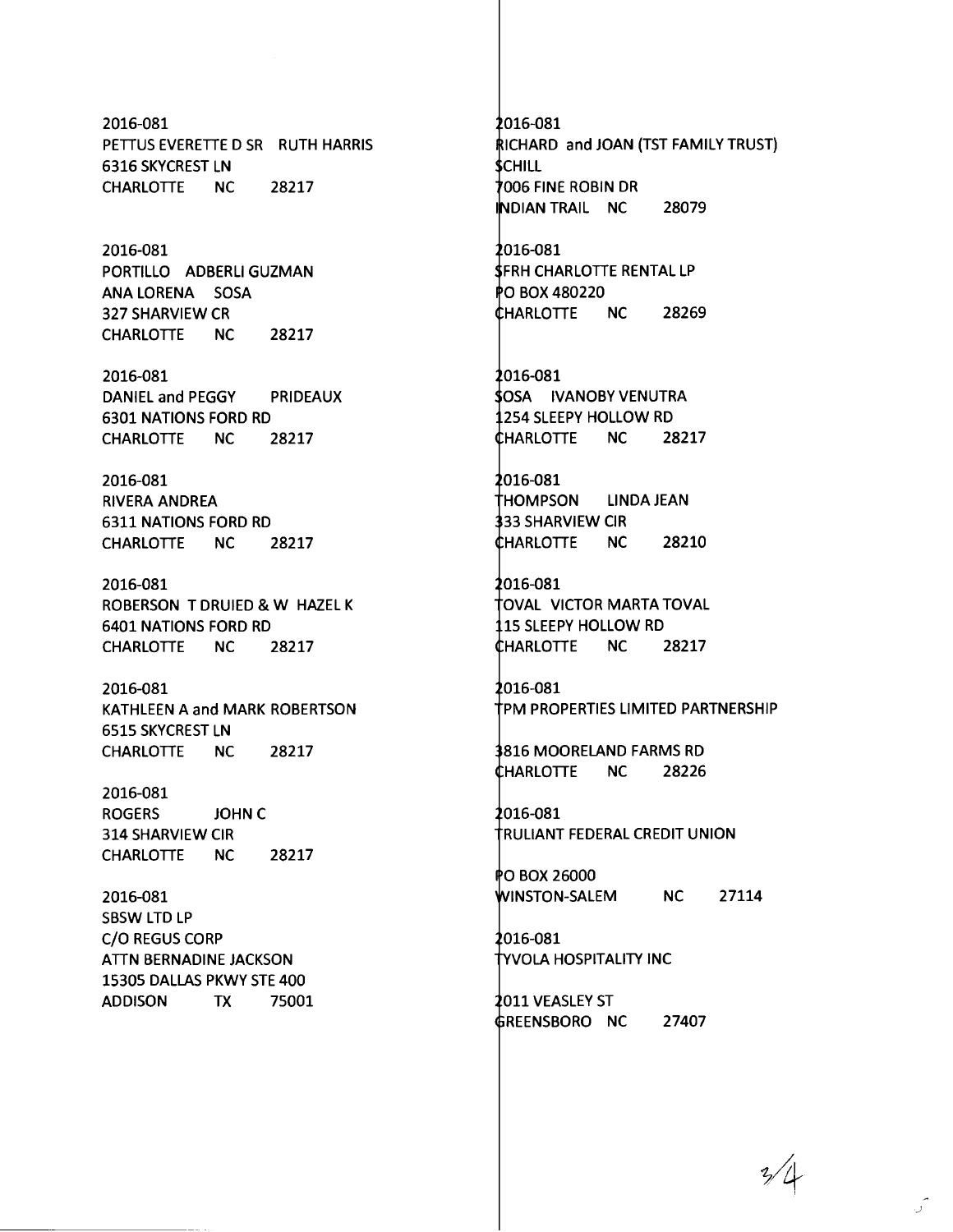2016-081 TYVOLA INN LLC PO BOX 855 SANTEE SC 29142

#### 2016-081 WADDYDONALD ALLEN 119 SLEEPY HOLLOW RD CHARLOTTE NC 28217

2016-081 WILLIAMSON PATRICIA S 1014 MONTFORD DR CHARLOTIE NC 28209

2016-081 WORLD MISSION SOCIETY CHURCH OF GOD 117 S BLOOMINGDALE RD BLOOMINGDALE IL 60108

 $\sqrt{4}$ 

 $\frac{1}{\sqrt{2}}$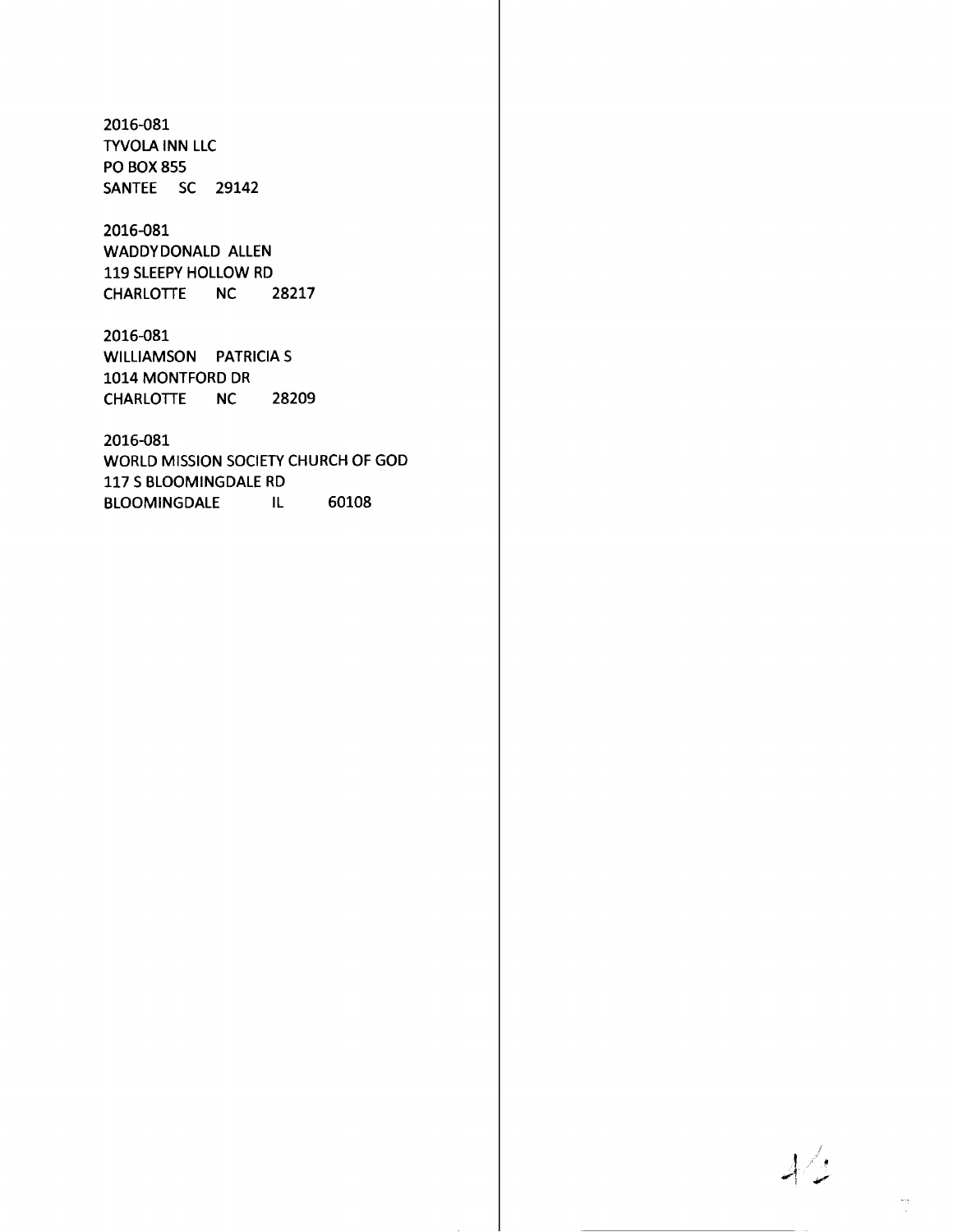#### NOTICE TO INTERESTED PARTIES OF COMMUNITY M ETING



Subject: Community Meeting - Rezoning Petition filed with the Charlotte-Mecklenburg Planning Commission by Michael Adams to rezone approximately 1.79 acres located at the intersection of Tyvola Road and Nations Ford Road from CC to MUDD-O Zoning district, to allow a Mixed-Use development of retail, restaurant, office and self-storage on the property.

Date and time of meeting: Wednesday May 4, 2016, at 6:30 pm

Place of meeting: Wingate by Wyndham Hotel, 6050 Tyvola Glen Circle, Charlotte NC 28217

Petitioner: Michael Adams

Petition No.: 2016-081

In accordance with the requirements of the City of Charlotte Zoning Ordinance, the Petitioner is required to hold a Community Meeting prior to the Public Hearing on this Rezoning Petition for the purpose of discussing this rezoning proposal with nearby property owners and organizations. The Charlotte- Mecklenburg Planning Commission's records indicate that you are either a representative of a registered neighborhood organizatidn or an owner of property that adjoins, located across the street from, or are near the Site.

On behalf of the Petitioner, we give you notice and invite you to attend this Community Meeting. The Petitioner's representatives look forward to sharing this rezoning proposal with you and to answering any questions you may have.

Please feel free to contact me with any questions or comments at: 704 408 1647 or email me at: Bemadi@Providencecommercial.com

Sincerely, *l* 

Babak Emadi,

1307 West Morehead Street. #107 Charlotte NC, 2820

cc: Lawana Mayfield, Council member, district 3,

Lori Massenburg, office of the City Clerk,

Kimberly Byrd, office of the City Clerk

Date mailed: Monday April 25, 2016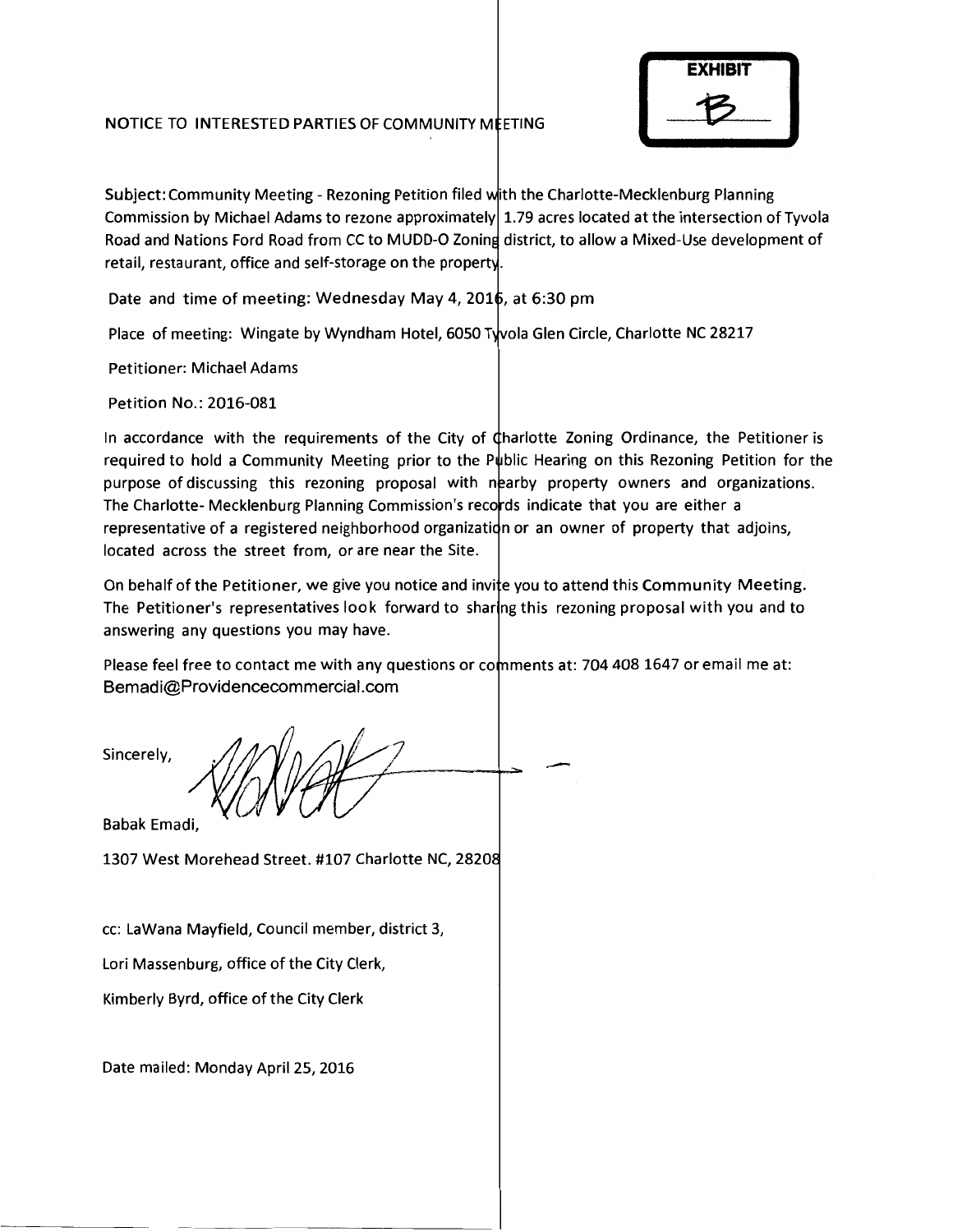## **COMMUNITY MEETING SIGN-IN SHEET** PETITIONER: MICHAEL ADAMS



REZONING PETITION NO.: 2016-081 May 4 2016

Please fill out completely. This information is used by the Planning Department to distribute material regarding this petition. Please **PRINT CLEARLY.** 

| <b>Name</b>           | <b>Address</b>                          | Phone No.       | Email                                   |
|-----------------------|-----------------------------------------|-----------------|-----------------------------------------|
| RICK + KATHY<br>Cooke | 344 SHARVIEN CIR<br>28217               | 704.523.2256    | KCNC 2256 $\Theta$<br>gnair, Com        |
|                       | Donne Crang 616 Kright Ct.              | $764523 - 0829$ |                                         |
| Todd Blanton          | $6050$ Tyvola Glen Grole 704651-6398    |                 | tobb. blantow@<br>charlottowingsto, com |
|                       | $Chmles  E  dt5901Ntlim724 7090222-046$ |                 |                                         |
|                       | William Fired 6050 Truder               | 104523          | $W$ Kirick@<br>Santee MGT.com           |
|                       | Juan Tours 6025 Tyron gren Jerusines    |                 | Juan Torrese<br>hilpn.com               |
|                       |                                         |                 |                                         |